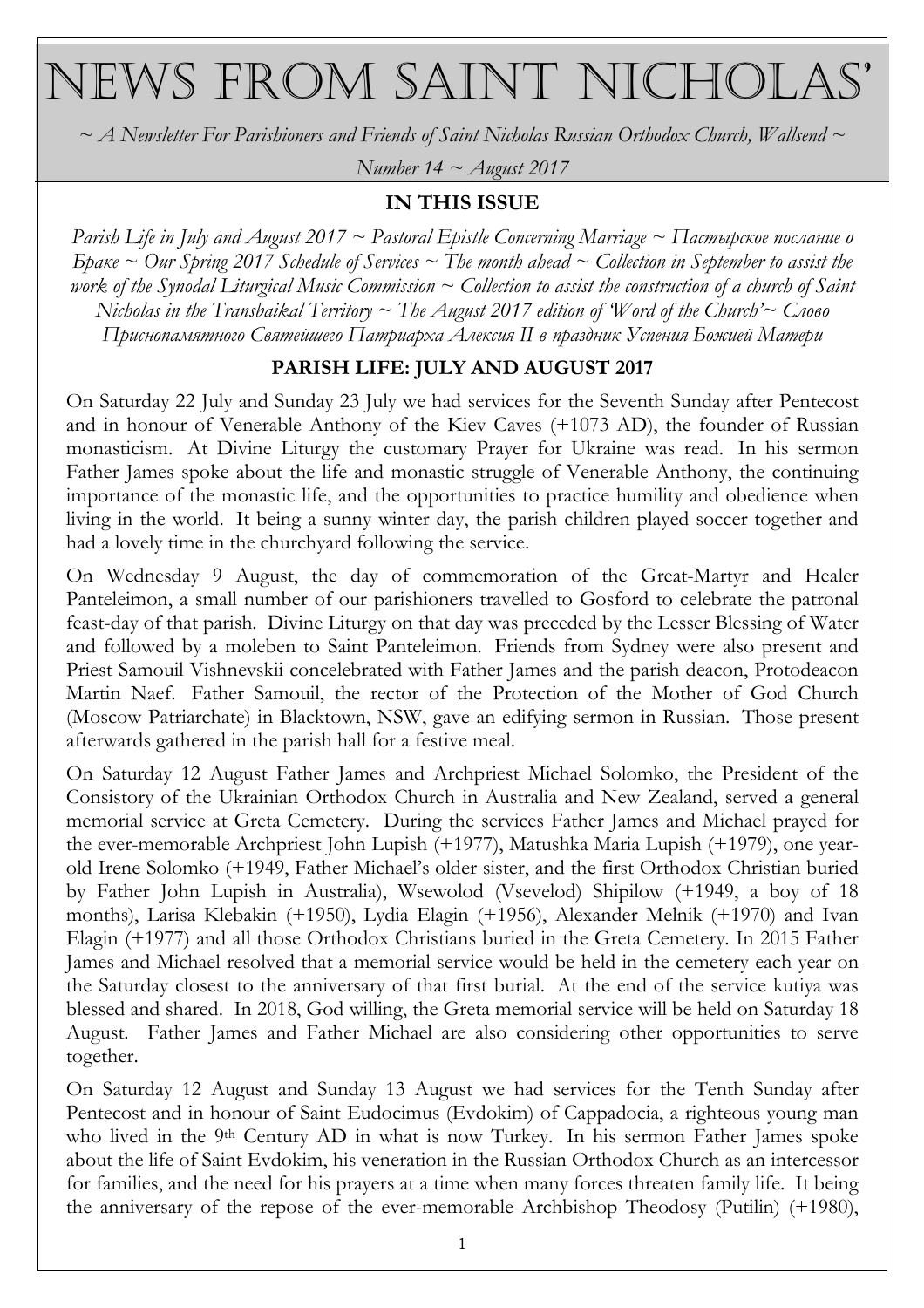Ruling Bishop of the Australian-New Zealand Diocese from 1970-80, a memorial litia was served for him following Divine Liturgy. A brief biography of Vladyka Theodosy, the bishop who presided at Father John Lupish's funeral in 1977, is available on our church website at www.stnicholaswallsend.org.au/rocoranzbishops.html.

On Friday 18 August and Saturday 19 August we had services for the Great Feast of the Transfiguration of the Lord. Prior to the service on Friday a reliquary containing portions of the relics of twenty-four New Martyrs and Confessors of Russia was brought to our church, remaining with us throughout the evening and on the following day. All-night Vigil with the blessing of wheat, wine, oil and five loaves was then served. On Saturday morning Divine Liturgy was served, after which there was the customary blessing of apples, grapes and other fruit. A moleben was then served to the New Martyrs and Confessors of Russia, prior to which Father James spoke about the life and witness of three of them in particular – Saint Vladimir, Metropolitan of Kiev (+1918); Saint Tikhon, Patriarch of Moscow (+1925); and Saint Luke, Archbishop of Simferopol (+1961).

# PASTORAL EPISTLE CONCERNING MARRIAGE

**From the Diocesan authorities:** Today, in a number of jurisdictions of the Commonwealth, there are those who are pushing for same-sex marriage under the guise that love should be freely and equally given to all. We now see a movement to present this issue as the will of the people and have those in opposition branded as bigots and homophobic. Nevertheless the Church is obliged to speak the Truth as it has been passed down to us from Our Lord Jesus Christ. The following is a statement from the Eastern American Diocese of the Russian Orthodox Church Outside of Russia [issued following a decision of the Supreme Court of the United States of America] explaining to all the stance of our Church.

Dearly Beloved, I beg you as sojourners and pilgrims, abstain from fleshly lusts which war against the soul, having your conduct honorable among the Gentiles, that when they speak against you as evildoers, they may, by your good works which they observe, glorify God in the day of visitation.  $-I$ Peter 2:11-12

Our humanistic society makes plain its continued alignment against Christ and His Church. We see in this judicial decision a willingness by both the state and those who support such rulings to deny even the basic principles of Christian moral teaching, even to label these timeless precepts of our Faith "hate." Sadly, we see among this number fellow Orthodox Christians.

St. John the Theologian wrote in apostolic times that "the whole world lieth in wickedness" (I John 5:19). What, then, can we say about our own world? The modern world beguiles many who call themselves Christian into believing that "love" is the inspiration behind the support of Supreme Court's decision endorsing same-sex marriage. But in reality the modern world aims at requiring us who follow Christ into pretending that sin does not exist, and that we happily applaud our brothers' path to perdition. We should not be fooled into calling this "love," but must see it for what it is. Many will say that as Christians we must not judge, but indeed our Lord tells us to "judge with righteous judgment" (John 7:24), and we must not label sin a virtue.

Under the cover of this deceptive exterior, which leads so many into delusion, there is taking place a powerful and now not-so-hidden attack against Christianity. This assault is subtle and far more dangerous than open persecution, for it threatens not physical death, but a devastation of souls – spiritual death, fed by apathy and comfort. This is achieved when built-up human pride, which leads away from God, begins boldly to reject the very existence of God. Seized with pride, self-assurance, and reliance on his own powers, possibilities, and capacities, man raised in the ideals of humanism and materialism no longer sees any obligation to strive for the spiritual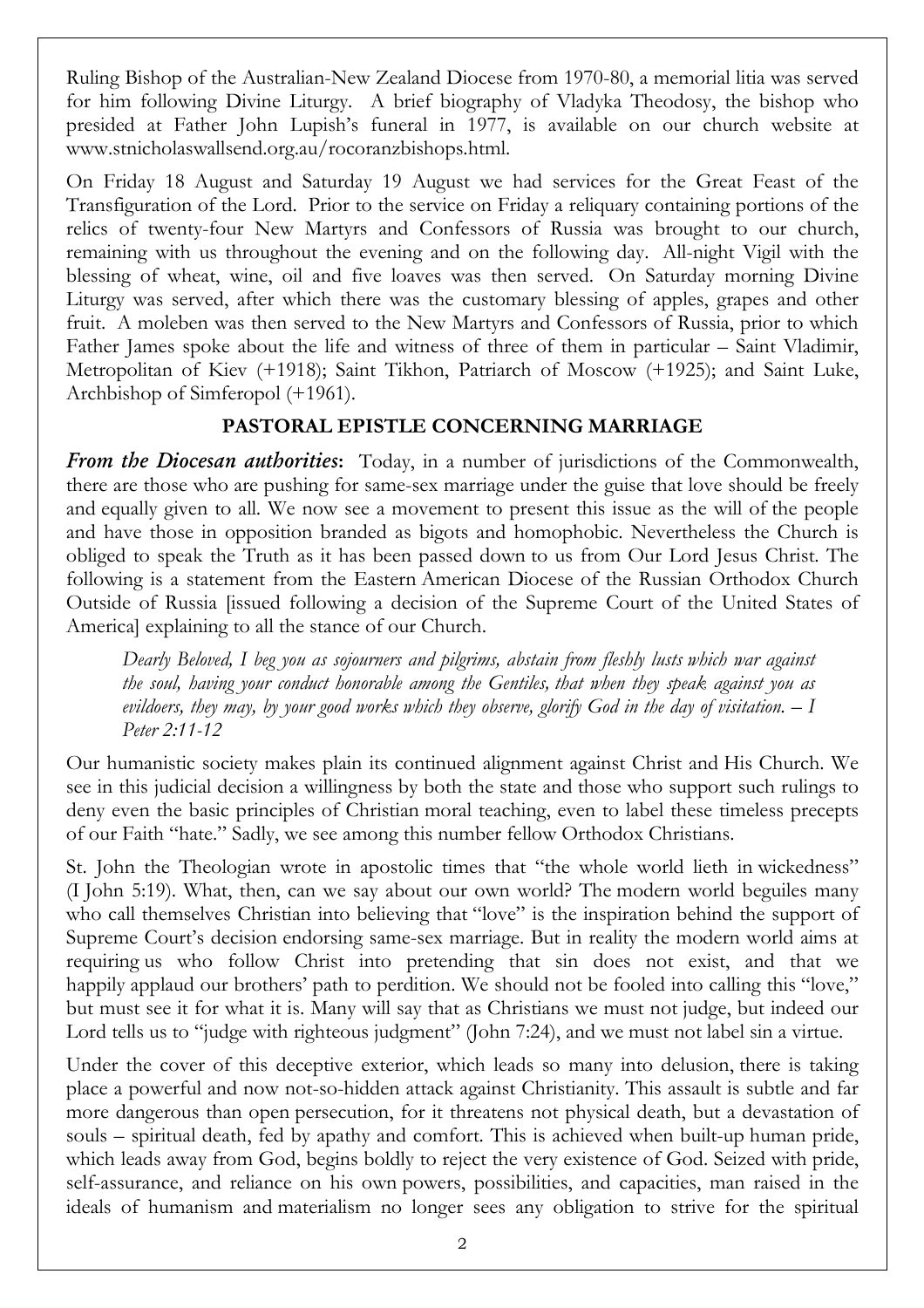perfection enjoined by the Gospel and, as a natural consequence, descends ever deeper into moral corruption.

We must recognize this if we hope to understand what leads people to accept such immoral acts and promote the legitimacy of same-sex marriage. This is yet another form of temptation that we must face. A free society does not "liberate" the Church from what She has been given and has faithfully taught for two millennia: that no sinful lifestyle, including one freely engaging in unnatural biological acts, is compatible with Christianity; that those who pursue such lifestyles cannot live a full sacramental life in the Church; and that the Orthodox Church will never redefine the mystical, matrimonial union of man and woman, as that union reflects the bond between God and His chosen people, between Christ and His Church.

It is essential that we not forget that it is God Who created the two sexes, and established marriage at the time of creation, as our Lord Jesus Christ tells us: "… from the beginning of the creation God made them male and female. For this cause shall a man leave his father and mother, and cleave to his wife; and the two shall become one flesh. So they are no longer two but one flesh. What therefore God hath joined together, let not man put asunder" (Mark 10:6-10; cf. Genesis 1:27; 2:24; 5:2). One of the primary and divine purposes of marriage – one that many of our country's leaders have forgotten – is the procreation of children: "be fruitful and multiply" (Genesis 1:28). As we are reminded in special petitions of the Great Litany of the Wedding Service, "that He (God) will grant unto them chastity and the fruit of the womb as is expedient for them," "that He will make them glad with the sight of sons and daughters," and "that He will grant them the procreation of virtuous offspring." And further, in the prayer that follows this litany, the priest prays that the couple "increase and multiply," have a "peaceful life, length of days, chastity, mutual love in the bond of peace, long-lived seed," and that they are vouchsafed to "behold their children's children." With regard to the duty of spouses to preserve mutual faithfulness, Christ said: "What therefore God hath joined together, let no man put asunder" (Matthew 19:6).

Sexual life enhances love and adorns marital harmony. Outside of marriage, the manifestation of sexual instinct can easily become an independent force that destroys the fullness of the personality. This damage is especially dangerous because all of the high creative impulses of man are closely tied to his sexual life. Sexual restraint heightens spiritual powers, but sexual dissipation weakens them. Thus, we are called upon to preserve our personal moral purity because our bodies, according to the word of the Apostle Paul, are members of Christ and temples of the Holy Spirit (I Corinthians 6: 19).

We call upon our flock not to despair, but rather to strengthen your prayers, first and foremost for those who – now more than ever – are led astray: those afflicted with homosexuality themselves. As every barrier to sin is removed, they are all the more at risk. They – our brothers and sisters – are told from the rooftops to embrace this corrosive passion, to take "pride" in it, and to revile the salvific Gospel teaching as antiquated and hateful. Our hearts ache for these children of God. Let us not forget that they are made in His image, and that any word not spoken in love can fortify in their hearts the grievous lie that the Church means only to condemn, rather than save them.

We likewise repeat the affirmation that the Church is a place for healing spiritual sickness, not a tribunal; that any Orthodox Christian engaging in public discourse must do so with love, must avoid any extremism, and must, most importantly, refrain from claiming to speak authoritatively on behalf of the Church; that homosexual acts can be repented of, and in no way prevents one from returning to the bosom of the Church. We call upon our clergy to uphold the Godinspired teachings of Holy Scripture and the Fathers regarding marriage and family life, and to do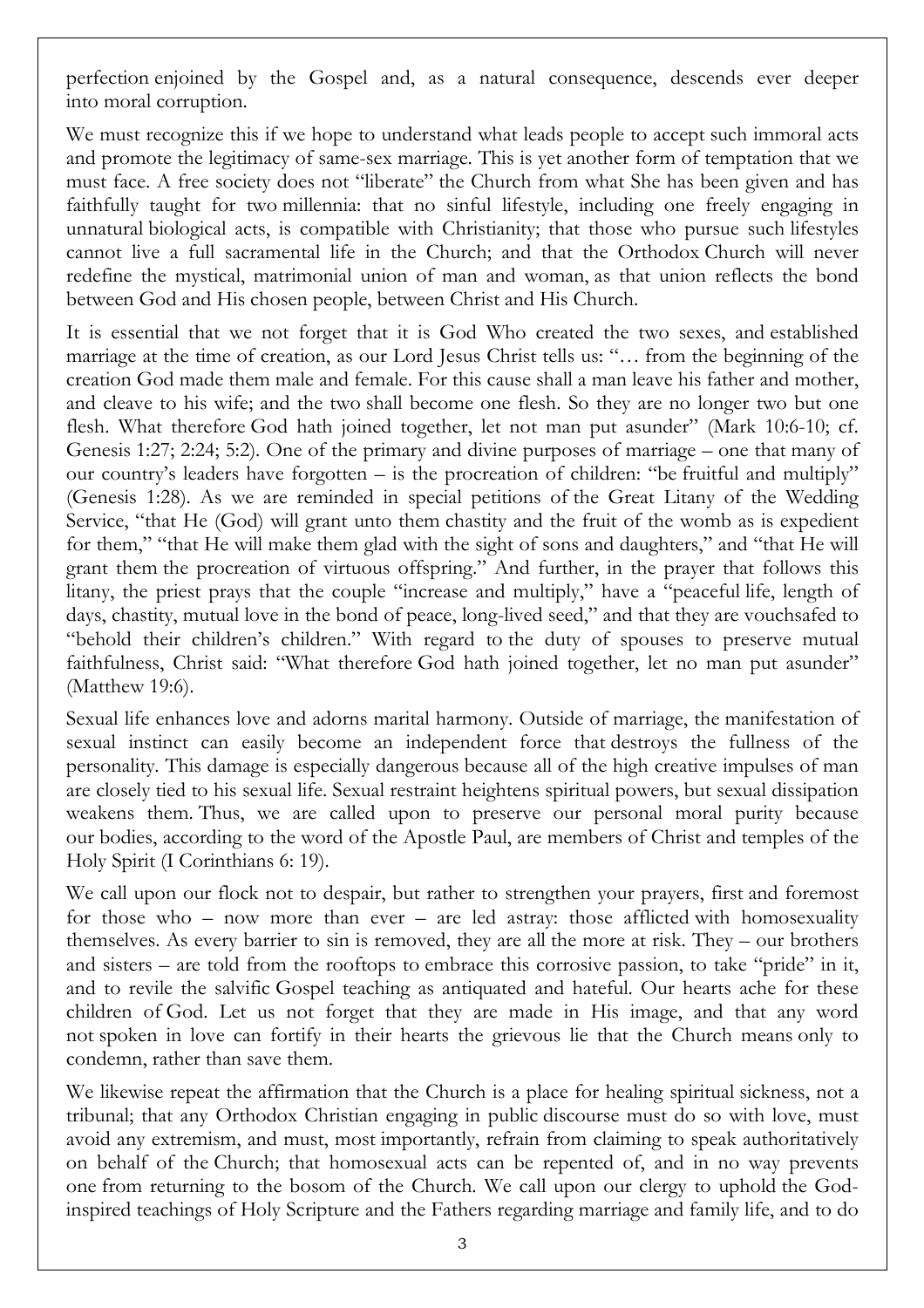so with the love and compassion that must set us apart as Christians, always showing the path to reconciliation with Christ.

Let us pray that the Lord grant us all faith, wisdom, discernment, and courage to follow Him to the end, remembering the words He spoke before undertaking the ultimate sacrifice in His love for us: "In the world ye shall have tribulation, but take courage; I have overcome the world (John  $16:33$ ."

# ПАСТЫРСКОЕ ПОСЛАНИЕ О БРАКЕ

В ряде штатов Австралии сегодня проталкиваются однополые браки под тем предлогом, что в любви должны быть равноправие и свобода. Появилось движение, стремящееся представить это как волю народа, а противников заклеймить как мракобесов и гомофобов. Тем не менее Церковь обязана вещать Истину в том виде, в каком она передана нам Господом нашим Иисусом Христом. Последующее заявление Восточно-Американской Епархии РПЦЗ объясняет позицию нашей Церкви.

Возлюбленные! прошу вас, как пришельцев и странников, удаляться от плотских похотей, восстающих на душу, и провождать добродетельную жизнь между язычниками, дабы они за то, за что злословят вас, как злодеев, увидя добрые дела ваши, прославили Бога в день посещения. - I Петр 2:11-12.

К великому прискорбию, современное гуманистическое общество продолжает свое отчуждение от Христа и Его Церкви. В этом решении суда просматривается желание как государства, так и тех, кто поддерживает решение суда, отрицать основные принципы христианского нравственного учения и даже обличить нашу христианскую веру "в ненависти". Печально, что среди сторонников решения суда оказались и некоторые христиане.

Еще в апостольскую эпоху св. Иоанн Богослов писал, что "мир во зле лежит" (І Иоан. 5:19). Что тогда сказать о нашем времени? Современный мир утверждает, что постановление Верховного суда об однополых браках основано на любви. Мы не должны обманываться. Mногие скажут, что христиане не должны осуждать, однако Господь наставляет нас – "судите судом праведным" (Иоан. 7:24), и потому мы утверждаем, что греховные противоестественные взаимоотношения никоим образом нельзя почитать добродетелью и называть их истинной любовью.

Под обманчивой внешностью, вводящей многих в заблуждение, происходит мощное и уже почти не скрываемое нападение на христианство. Нападки эти изощренные и гораздо более опасные, чем открытое преследование, потому что грозят не физической смертью, а разорением и опустошением души – духовной смертью, подпитываемой безразличием и внешним благоустроением земного бытия. Это достигается тогда, когда горделивое человечество начинает дерзко отрицать даже само существование Бога. Уповая только на собственные силы и возможности, человек возрастает в идеалах гуманизма и материализма и более не видит нужды жить по евангельским истинам и стремиться к духовному совершенствованию и, как естественное следствие всего этого, все глубже погружается в моральное разложение.

Учитывая создавшееся положение, мы приблизимся к пониманию того, что ведет людей к принятию аморальных действий и к поддержке однополых браков. Свободное общество не "освобождает" Церковь от доверенных Ей Господом нравственных истин и того, чему на протяжение двух тысяч лет Она неизменно учит: что никакой греховный образ жизни, в том числе участие в противоестественных взаимоотношениях, не совместим с христианством; что те, кто продолжает вести такой образ жизни, не могут притязать на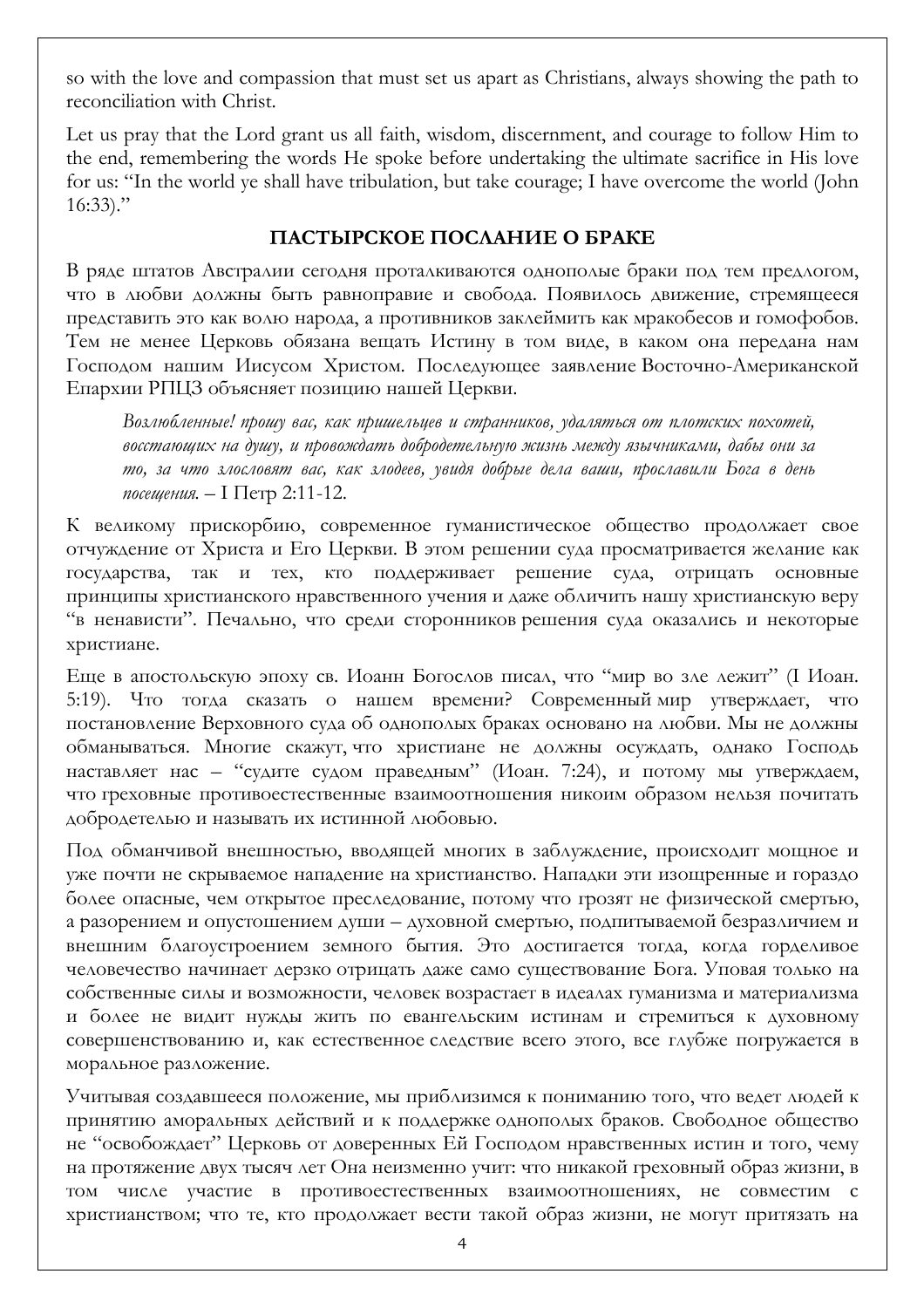полноту участия в литургической жизни; и что Церковь никогда не изменит свое видение брачного союза мужчины и женщины, ибо он является прообразом духовной связи между Богом и Его избранным народом, между Христом и Его Церковью.

Бог создал два пола и установил для них брак. По слову Господа Иисуса Христа: "В начале же создания, Бог мужчину и женщину сотворил их. Посему оставит человек отца своего и мать и прилепится к жене своей, и будут два одною плотью; так как они уже не двое, а одна плоть. Итак, что Бог сочетал, того человек да не разлучает" (Мк. 10:6-10; см. Быт. 1:27; 2:24; 5:2). Одна из главных Богом установленных целей брака – та самая, о которой по – видимому забыли руководители некоторых современных государств – это рождение детей: "плодитесь и размножайтесь" (Быт. 1:28). В прошениях чинопоследования Таинства венчания нам напоминается, какие плоды Бог дарует супругам и что Он ожидает от них в ответ: "Да будет подано им целомудрие и плод чрева на пользу", "да возвеселятся они, видя сынов и дочерей" и "да будет даровано им утешение добрыми чадами". В другом молитвословии этого Таинства священник просит, чтобы Бог ниспослал брачующимся "жизнь мирную, долгоденствие, целомудрие, друг ко другу любовь в союзе мира, потомство долговечное", и чтобы они сподобились "увидеть детей у детей своих". Что касается обязанности супругов хранить верность друг другу, Христос сказал: "что Бог сочетал, того человек да не разлучает" (Мф. 19:6). Брачные отношения являются неотъемлемой частью подлинной любви мужчины и женщины и украшают супружескую гармонию. Удовлетворение плотских влечений вне брака может легко стать самостоятельной силой, разрушающей целостность личности. Самоограничение плотских страстей и воздержание повышают духовные силы, а распущенность ослабевает их. Нужно хранить нравственную чистоту, ибо наши тела, по слову апостола Павла, частицы Тела Христова и храмы Святого Духа (I Кор. 6: 19).

Призываем нашу паству не отчаиваться, но укрепляться в молитве, в первую очередь о тех – сейчас более, чем когда-либо – кто сбился с пути и вовлечен в гомосексуальные действия. В результате решения Верховного суда внешние препятствия для греха как будто исчезают, и поэтому многие наши современники подвержены еще большему риску. Их – наших братьев и сестер – со всех сторон убеждают принять эту растлевающую душу страсть, "гордиться" ей и презирать спасительное учение Святого Писания, считая его устарелым и человеконенавистным. Наши сердца болят за этих чад Божиих. Не следует забывать, что они сотворены по Его образу и подобию, и что любое слово, сказанное с раздражением и без любви, может укрепить в их сердцах вопиющую ложь, что Церковь намерена только осуждать и порицать, но не спасти их.

Церковь – место исцеления духовных болезней, а не судилище, и потому каждый православный христианин, участвующий в общественной дискуссии по нравственным вопросам, обязан делать это с любовью; должен избегать крайних заявлений и, что очень важно, должен воздерживаться от того, чтобы говорить от имени Церкви. Важно помнить, что в гомосексуальных действиях можно покаяться, и сердечное покаяние открывает путь грешнику возвратиться в лоно Церкви. Мы призываем духовенство нашей епархии держаться богодухновенного учения Священного Писания и свв. Отцов Церкви о браке и семейной жизни, всегда указывая путь примирения со Христом.

Помолимся, чтобы Господь даровал всем нам крепкую веру, мудрость, рассуждение и мужество до конца следовать за Ним, помятуя слова, которые Он изрек незадолго до принятия нас ради человек, и нашего ради спасения крестных страданий: "В мире скорбны будете, но мужайтесь, ибо Я победил мир" (Иоан. 16:33).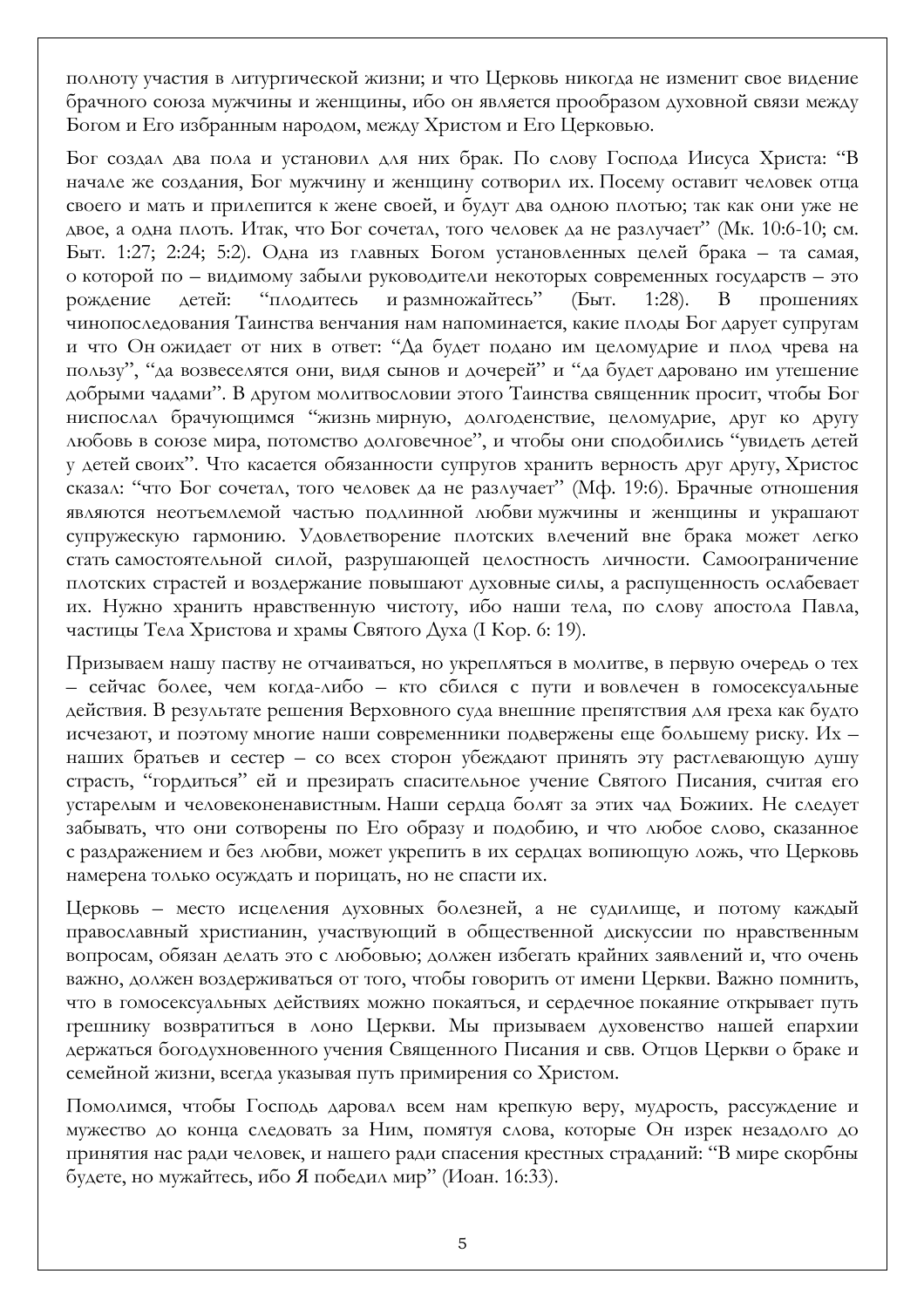#### PARISH LIFE: OUR SPRING 2017 SCHEDULE OF SERVICES

Our Spring 2017 Schedule of Services – covering the months of September, October and November – will be available in church and on the parish website as of the weekend of 26-27 August 2017, and copies will be distributed by email and post during the following week. In September we will have regular weekend services only. There will be an extra service in October for the feast-day of the Protection of the Mother of God – the patronal feast of the former Greta Camp church – and another in November on the fortieth anniversary of Father John Lupish's repose. Please make time to be in church for these important services!

#### PARISH LIFE: THE MONTH AHEAD

On Sunday 27 August, the Twelfth Sunday after Pentecost and the Forefeast of the Dormition of the Mother of God, Divine Liturgy will be followed by a moleben to the canonised participants in the 1917-18 Local Council of the Russian Orthodox Church and a memorial litia for the other participants. The 1917-18 Council, a momentous event in the life of the Russian Orthodox Church that culminated in the restoration of the Patriarchate and the enthronement of Patriarch Tikhon (Belavin), opened in the Dormition Cathedral on the day of the feast, 28 August, in 1917. Following these services an Epistle of Patriarch Kyrill on the occasion of the centenary of the Council will be read aloud. A copy of this Epistle will be printed in the September edition of our newsletter.

On Sunday 24 September we will be receiving a visit from the State Member of Parliament for Wallsend, Ms Sonia Hornery MP. Sonia has been invited by the Parish Council to visit our church on this day in order for us to thank her for her assistance in obtaining a grant from the Community Building Partnership scheme that helped us install air-conditioning in the church and hall. The programme for Sonia's visit is as follows:

11.00am – Sonia will arrive, be greeted by members of the Parish Council, and escorted into church

11.10am – At the end of the service Father James will acknowledge Sonia's presence, says a word of thanks, and make a brief presentation

11.20am – The people will venerate the Cross as usual, and Sonia will be shown the grounds and hall

11.30am – All will gather in the hall for refreshments

11.35am – The playgroup and parish children will give a brief performance

11.55am – Father James will offer a final word of thanks and the visit will end

To accommodate Sonia's visit our Annual General Meeting will now be held on Sunday 8 October 2017. In addition, on the day of Sonia's visit, Father James will give his sermon immediately after the reading of the Gospel rather than at the end of the service.

# PARISH LIFE: COLLECTION TO ASSIST THE WORK OF THE SYNODAL LITURGICAL MUSIC COMMISSION

In 2017 a collection to assist the work of the Synodal Liturgical Music Commission is being taken up in parishes of the Russian Orthodox Church Outside Russia (ROCOR) throughout the world on the second Sunday in September. The collection will be taken up in our Wallsend parish on Sunday 10 September and Sunday 24 September 2017. The mission of the Synodal Liturgical Music Commission is fostering the quality of singing in parishes of the ROCOR. Its work has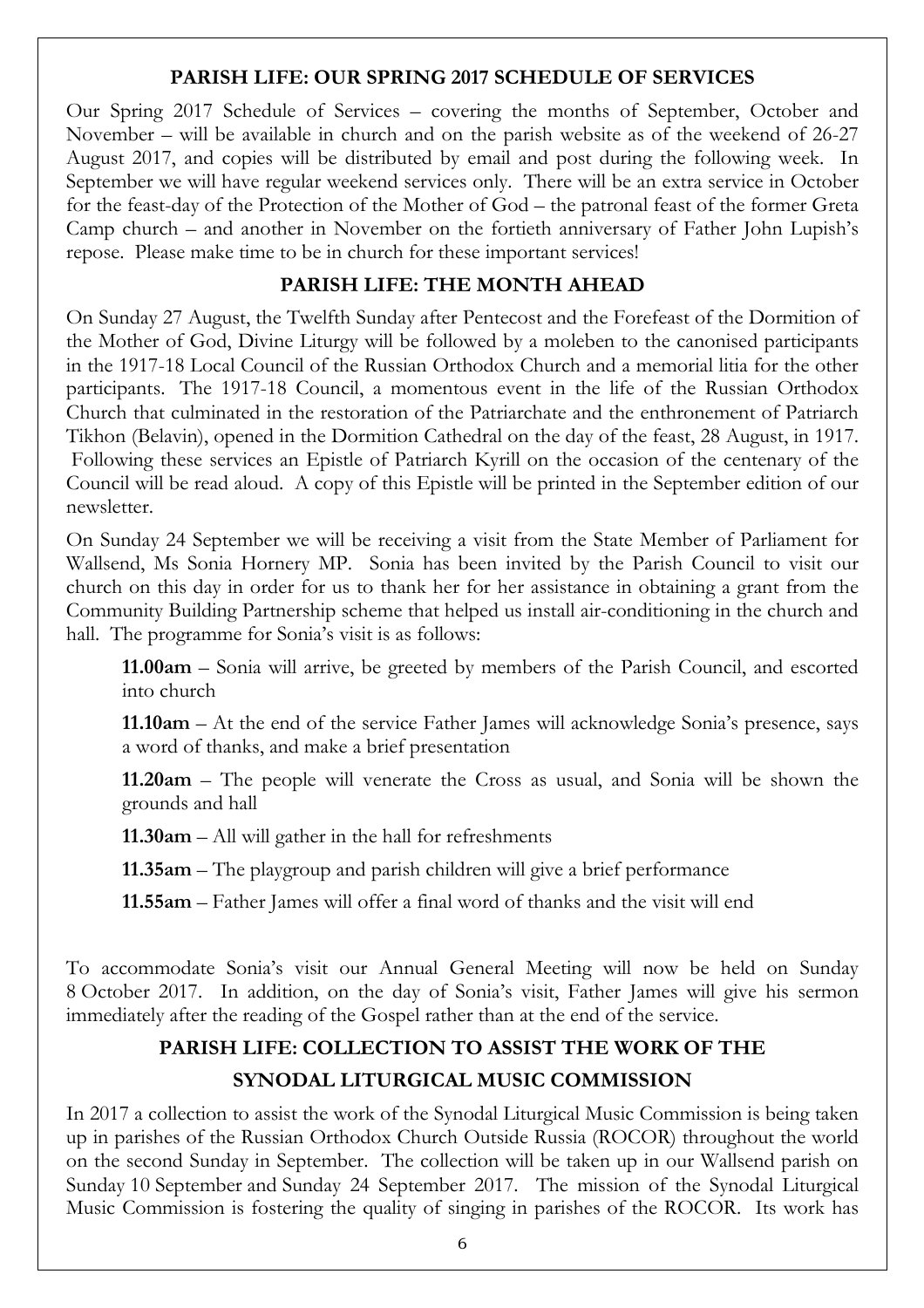included church singing conferences, administering the summer school for choir condctors held each year at the Holy Trinity Monastery in Jordanville, New York, and the publication of settings of church music. Envelopes in which to place your contributions will be available in church as of the weekend of 26-27 August.

# CHURCH LIFE: A COLLECTION TO AID THE CONSTRUCTION OF A CHURCH OF SAINT NICHOLAS IN THE TRANSBAIKAL TERRITORY

Under the leadership of Sophia Mikhailovna Boikov, the Sydney-based Russo-Chinese Orthodox Mission is raising funds for the construction of a church in Shonoktui, a small village in the Borzinsky district of the Zabaykalsky Krai. The Zabaykalsky Krai, or Transbaikal Territory, is a federal subject of Russia that shares borders with China and Mongolia. The church is to be dedicated to Saint Nicholas, the wonderworker of Myra in Lycia, and will be within the Chita Diocese of the Russian Orthodox Church. The building project has the blessing of the Diocesan authorities in Russia and the collection of funds in this Diocese has the blessing of Metropolitan Hilarion and Bishop George. In July 2016 a cross was blessed at the site on which the church will be constructed. Donations can be made at the candle-desk in our church, or by direct deposit to the account of the Russo-Chinese Orthodox Mission (Commonwealth Bank of Australia BSB 062-130 ACN 10484933). This is a worthy project – please give generously! More information and photographs of the site and a model of the church are available on our parish website.

# DIOCESAN LIFE: THE AUGUST 2017 ISSUE OF "WORD OF THE CHURCH" ("ЦЕРКОВНОЕ СЛОВО") IS NOW AVAILABLE

The August 2017 issue of the official journal of the Australian-New Diocese of the Russian Orthodox Church Outside Russia is now available in our parishes. In addition to Epistle of the Council of Bishops of ROCOR in both Russian and English, there is a range of interesting articles in both languages. In Russian: "На восстановление единства Русской Церкве была воля Божия"; "К 100-летию Февральской буржуазно-демократической революции"; "Успение Пресвятой Богородицы" and more. In English: "Bishop George of Canberra visits the Eastern American Diocese"; "The opening of the relics of our Father among the Saints Mardarije, first Serbian bishop of America and Canada", "The Life of Saint Mardarije of Libertyville (+1935)"; and more. Copies are \$5.00.

# СЛОВО ПРИСНОПАМЯТНОГО СВЯТЕЙШЕГО ПАТРИАРХА АЛЕКСИЯ II В ПРАЗДНИК УСПЕНИЯ БОЖИЕЙ МАТЕРИ

#### Собратья архипастыри, всечестные отцы, дорогие братья и сестры!

Поздравляю всех вас с праздником Всеславного Успения Пречистой Богоматери, с престольным праздником этого главного храма Русской Церкви. Поздравляю причастников с принятием Святых Христовых Таин.

Закончился Успенский пост, который готовил нас к празднику Успения Пресвятой Богородицы. Я думаю, все мы достойно подготовились к этому благодатному празднику Царицы Небесной, празднуя который мы с особой силой ощущаем, что мы не сироты здесь, на земле, что с нами Пречистая Богоматерь, Которая принимает и молитвы наши, и воздыхания, обращенные к Ней, и Своей материнской любовью помогает всем нам.

Вспомним наше детство, когда мы к нашей родной матери приходили со своими радостями и со своими печалями. Мы несли к сердцу матери свои скорби, свои трудности, и она своей материнской любовью всегда покрывала все наши печали и испытания. У